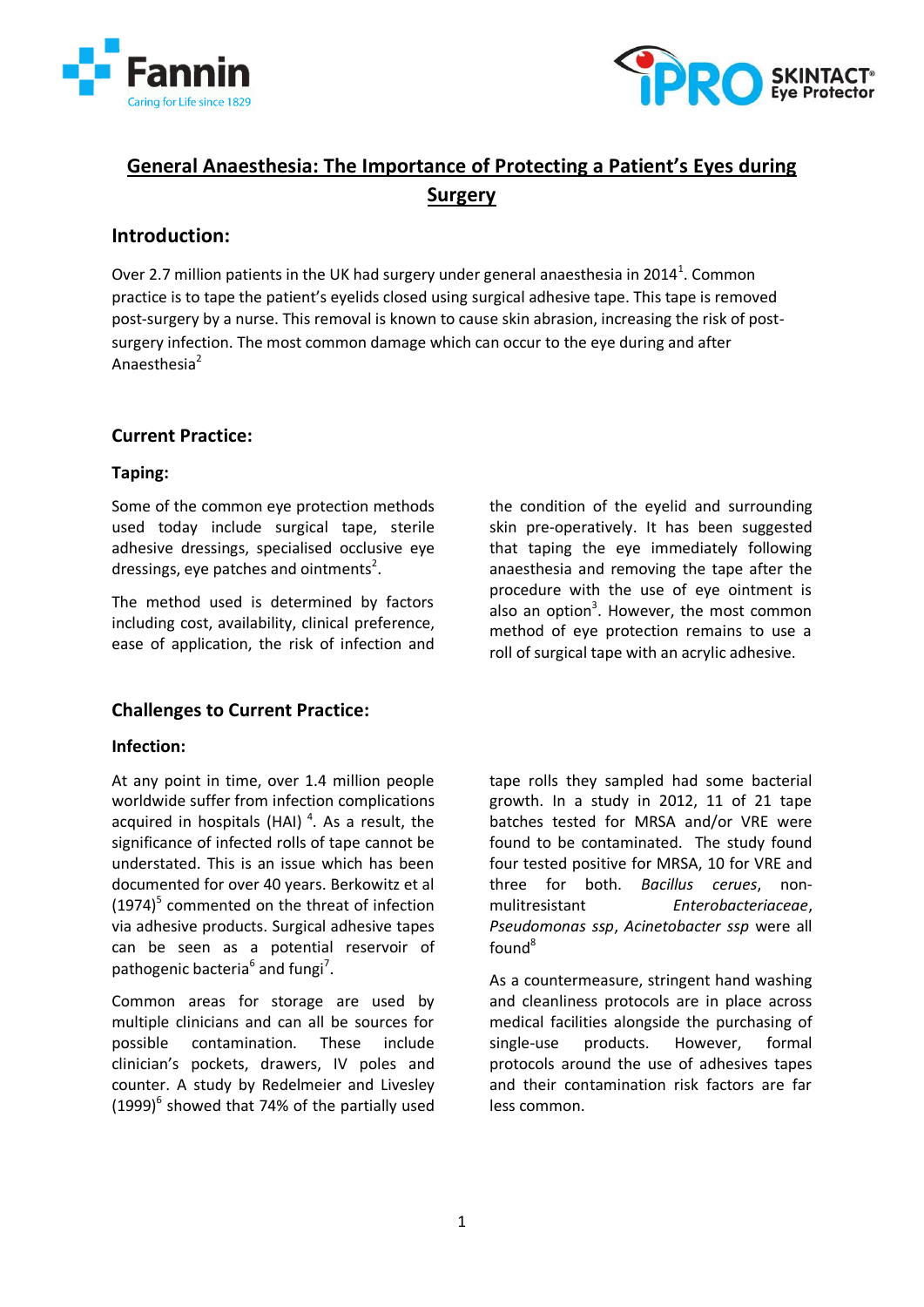



#### **Skin Abrasion:**

Medical adhesive-related skin injury (MARSI) is an everyday, under-recognised and avoidable complication<sup>9</sup> that affects around 1.5 million patients per annum $^{10}$ . Common effects of MARSI are dermal bruising, skin tears, irritation of the skin and the possible removal of some eyelashes. All of these factors contribute to a lower overall quality of patient experience. The risk of trauma is affected by multiple factors, some widely known. These include age, pre-existing skin conditions, exposure and hydration. Other contributors include the side effects of prescribed or non-prescribed medicines and creams as well as the general health and nutrition of the patient.

### **Corneal Abrasion:**

It is not always certain why or how corneal abrasion happens during general anaesthesia. Around 6 in 10 patients do not close their eyes completely during the Anaesthetic $^{11}$ . As a result the cornea is exposed to the air and can become dry. The lacrimal gland also produces fewer tears, leading to the drying of the eye $^{12}$ .

When the cornea is dry, it can stick to the inside of the eyelid, possibly leading to an abrasion when the eye is opened again.

Corneal abrasions can also occur if something rubs against the eye during a procedure. As a result Anaesthetists must take great care to ensure the eyes remain closed and protected during general anaesthesia.

### **Combating the Risk:**

A mild adhesive eye protector (iPRO eye protector, Skintact, Fannin Ltd) is an affordable, single-use product that can be used as an alternative to adhesive tape during surgery. iPRO is made of a light, translucent material that can be easily applied to the patient's eye during induced anaesthesia, enabling the orbital area to remain in its presurgery condition. The use of a non-adhesive tab allows the clinician to remove and alter the positioning of the protector easily. The mild adhesive significantly reduces the likelihood of impact on the skin and helps to keep the eye closed. Packaged in a closed box, on convenient single use sheets, the risk of contamination is reduced when compared with rolls of tape.

As the number of HAIs increase, an alternative and superior method to surgical taping is one key factor in reducing the risk of ocular complications during anaesthesia. With the sole purpose of protecting the patient's eye, enhancing the overall surgical experience whilst also reducing the risk of skin tears, iPRO eye protectors provide a safer method of surgical eye care. More information can be found online at [www.fannin.eu](http://www.fannin.eu/) or emailing [salesll@fannin.eu](mailto:salesll@fannin.eu)